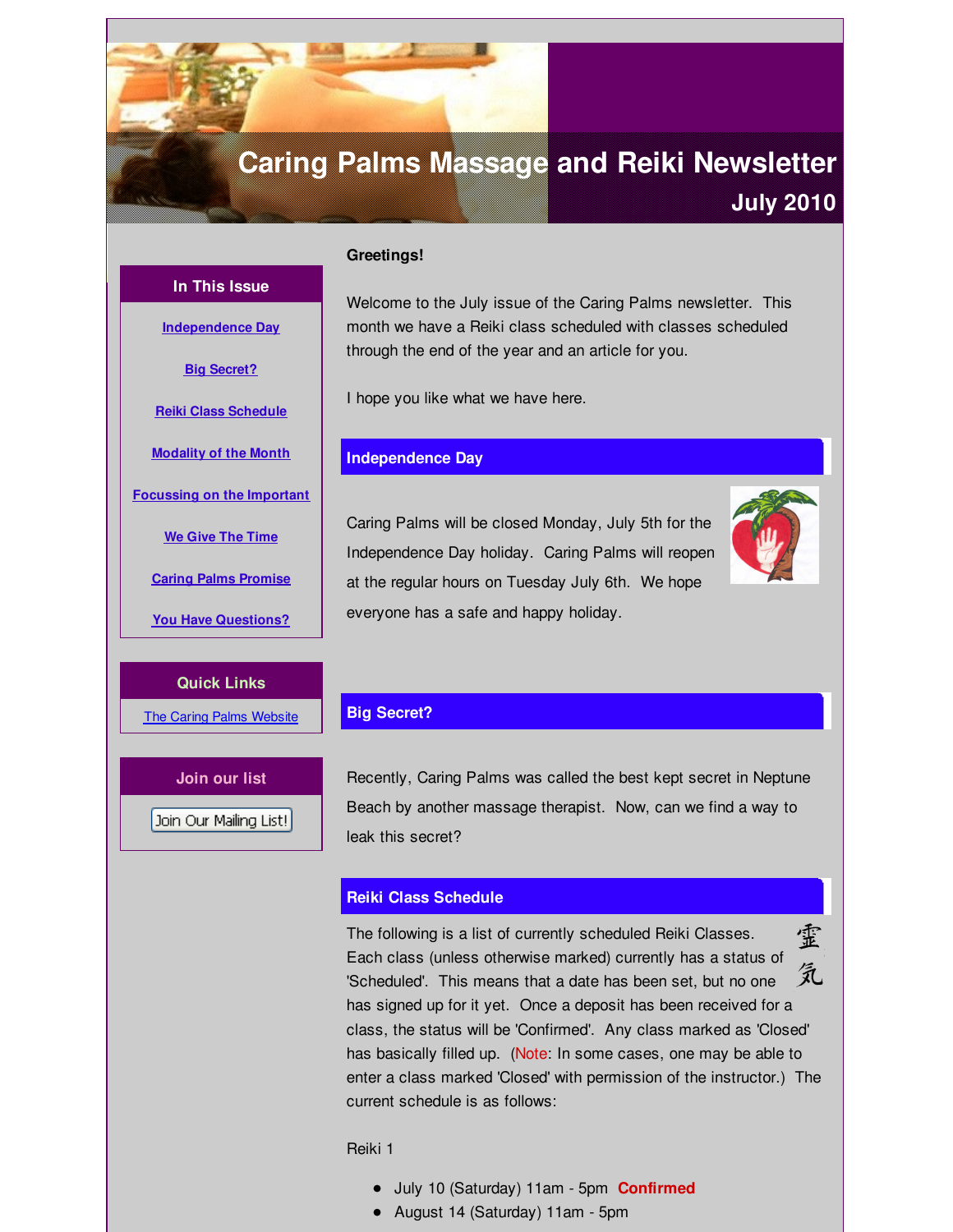- September 11 (Saturday) 11am 5pm
- October 9 (Saturday) 11am 5pm
- November 13 (Saturday) 11am 5pm

Reiki 2

September 25, 2010 (Saturday) 11am - 5pm

Reiki 3

• October 30 (Saturday) 11am - 5pm

All classes are open to anyone wanting to learn this unique method of hands-on healing. The cost for each class is \$100 no matter what level of Reiki the class is for. A 50% deposit (\$50) is required a minimum of seven (7) days prior to the class date (or permission of the instructor) to reserve a space in the class. Classes with no deposits received by the deposit date will be canceled. All class statuses may be viewed on the Reiki side of the web site under 'Class Scheduling and Schedule of Classes'.

#### **Modality of the Month**

#### **Myofascial Unwinding**

Every memory of everything we have done in our lives is stored as energy in every cell of our bodies. This energy can cause us problems unless it is released because it is linked to all of our experiences, the good as well as the bad. Memories such as sexual abuse, auto accidents, or any other memory based energy can affect us in how we act or react to things. Unwinding is a way of releasing this energy.

John Barnes discovered that our bodies need to release energies to be able to let go of past issues. If you were to watch a dog as it gets up or lies down, you will see that it does not simply get up or lay down. It goes through a lot of movement. When a dog gets up, it usually shakes itself. When it lies down, it will move in circles several times. This is a form of releasing energy.

Because we are humans, and slightly more complex mentally, we tend not to do things like this. It also means that being more complex, we don't do all the natural things to help ourselves. That is why unwinding was developed.

#### read [more](http://r20.rs6.net/tn.jsp?f=001y1ltD-1ldJDzDiVwNHG-Es5HooYJqU2RTJRjSvwn_LiyjeQXwVNZuAeDyA43_rIGdE_Ut1My1n0izABArXND42ZVlBAcLyatf4Ms-RlnL6QxN7AcD3JlRQ61KAo4Oxtgmud06RnxQi5soOo-Z9g2hipOUeH1OPBB00Kv2vXXQAt6KjiDFBJdSzab8yv-wZJJwm8Um2N0JK6SUYEmvRf0-Q==&c=&ch=)

#### **Focusing on the Important**

#### **by Brian Dean**

I saw an advertisement for a car the other day that made me wonder. It said that if you want directions to the stadium, "push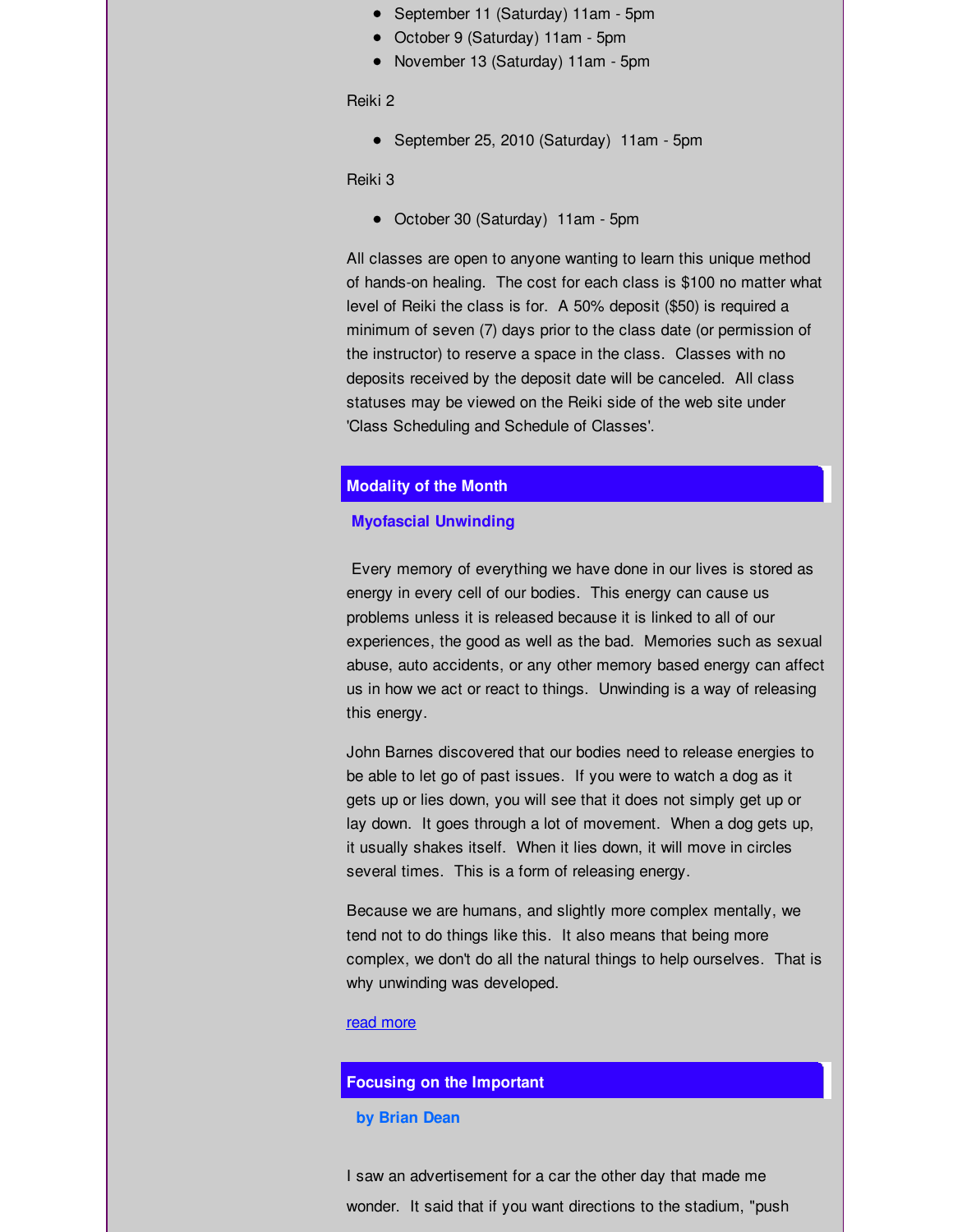here". If you want to listen to music, "push here". And if you want to do this, "push here". Of course, I had to add... if you just want to drive the fracking car, don't push anything.

The technology that our society has developed in the last 30 years is astounding. It has brought us convenience that we could have only imagined in science fiction novels. I mean, the ability to be in touch wherever we are, the medical technology, GPS. It is all just amazing. But it has brought with it distraction.

Technology is great even if it keeps changing almost overnight. But how we deal with it is more important. All too often, we let the distraction of a certain piece of technology take our attention causing us to lose focus on what we are doing.

Cell phones and driving are a good example of this. I remember seeing a car driving along side of me on a road when it started raining. The driver was talking on her phone while holding it to her ear with one hand. (This is by far the worst possible circumstance as it keeps the driver's head from moving and seeing the traffic.) The other hand was on the steering wheel. Well, it started raining. She had one hand on her phone and the other on the steering wheel. She did not have a free hand to turn on the wipers, so she didn't. She just drove down the road with her wipers off.

Now, a lot of people would say that we should ban cell phone use in the car. But it has been proven that using a hands free device is no more distracting than having people in the car with us, and in many cases, less so as we don't turn our heads to look at the people we are talking to. In fact most phones allow someone to receive calls from the headset, and many phones allow people to place calls from the headset simply by talking into it.

The point is that we need to be smart and look at what is important. We need to focus on the important and not let the interruption take center stage. And yes, it is easier said than done.

With technology giving us tons of information in moments, and our brains having to decipher it, it is hard to wade through the garbage and pay attention to what is important. We constantly are thinking about more than one thing at a time. We multi-task. We need to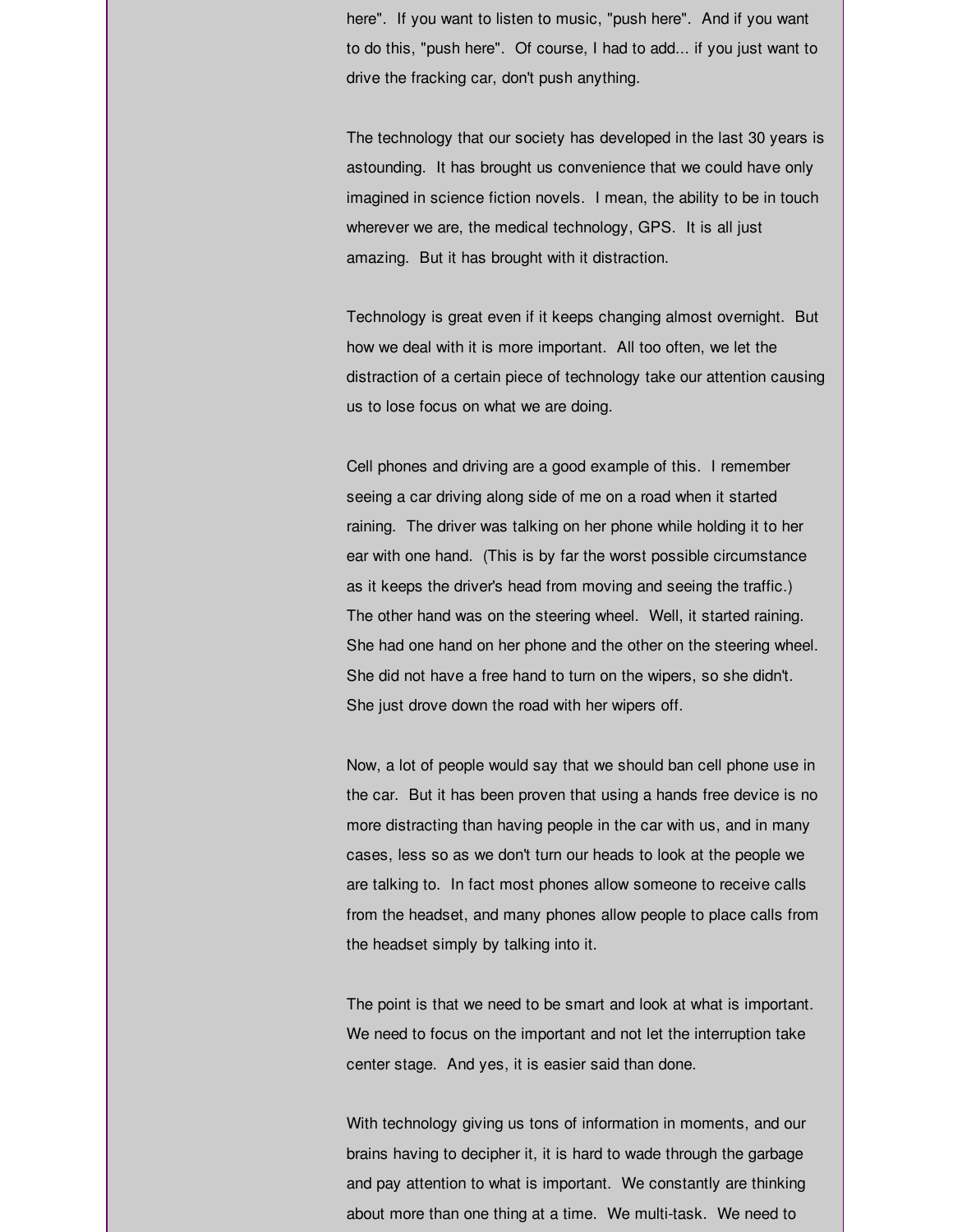focus on the important. And obviously driving a motor vehicle safely is more important than talking on the phone.

We run a constant balance of all the things we are thinking of and doing at one time. It is like trying to walk and chew gum at the same time. And as silly as that sounds, we do a lot more than that in almost every moment.

In moments of distraction we need to take a second and reset priorities and focus. Pause for a second and take a deep breath to clarify and calm (ask the person on the phone to hold on while you do it). Close your eyes and count to 10 (if you are not driving a car at the time). Take a second and look at all the things you are doing and make sure that the most important one has the majority of your concentration and make sure that this amount of concentration is enough to perform the task properly (especially if that task could kill you, or others).

Away from the madness, there are things you can do to help concentration when you get overloaded. Do meditation to find a calming center and clear pathways of unnecessary thoughts. Go for walks where you have time to clear your mind and think clearly.

Remember, when distractions happen, the most important thing that needs your concentration is the one that keeps you alive. Make sure you keep that in the forefront and separate the less important things. Focus on safety first. Be smart in how you handle your distractions. Drop some when they become too much. Breathe.

#### **We Give the Time You Need**

Unlike some places that do massage, Caring Palms does not rush you in and out. We take the time to talk with you to find out what problems you are having, see what you are looking for in your massage, and learn what your expectations are. Then we craft a session to meet your needs using any of the many different styles we offer including Swedish, Deep Tissue, Hawaiian Lomi Lomi, Myofascial Release, Hot Stone, and Esalen-inspired Relaxation massage. We can even integrate parts of many styles into one massage session or add Reiki energy. And at Caring Palms, a 1 hour massage session includes a full 60 minutes of massage,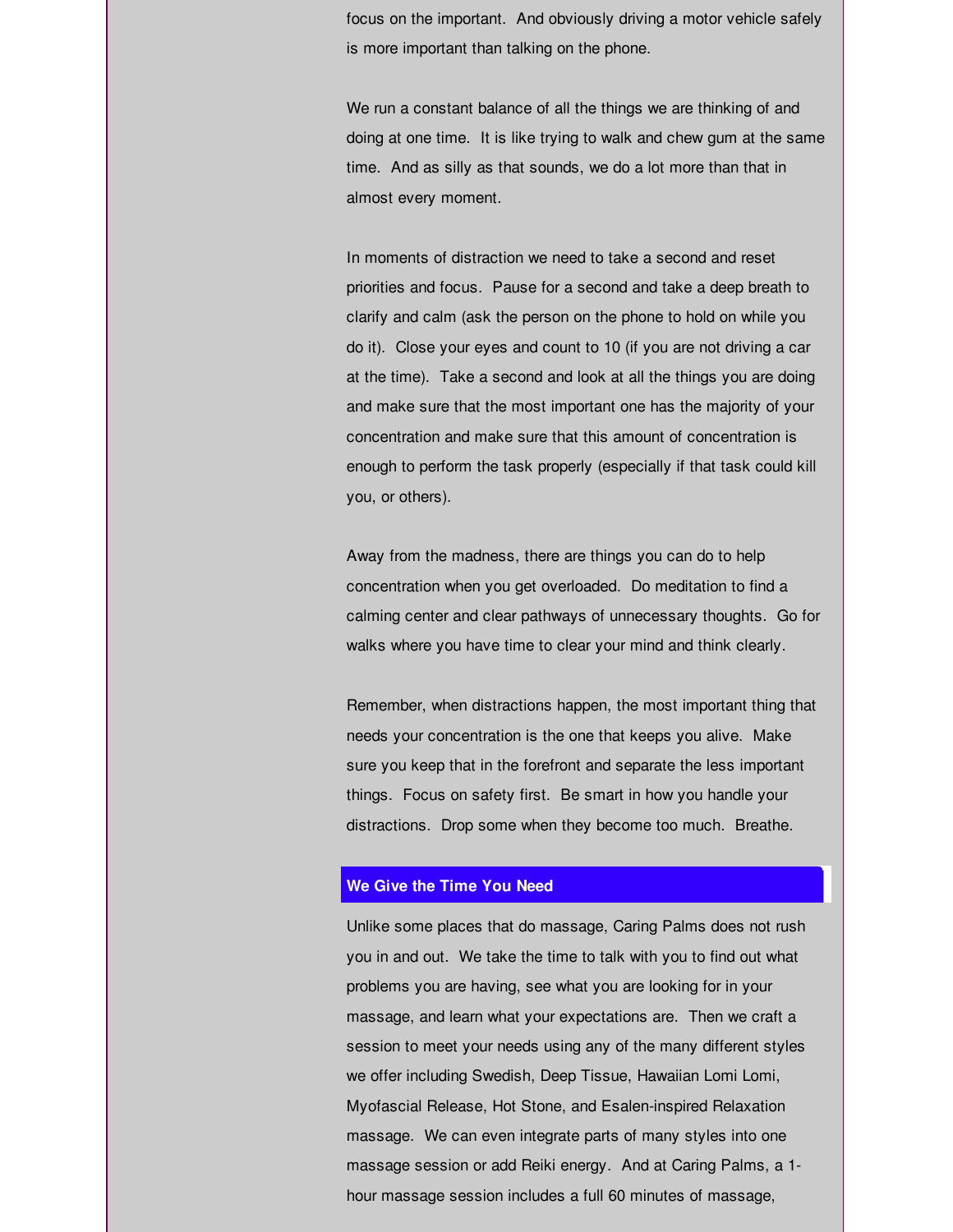unlike many places that only give you 50 minutes.

If you're not sure about massage, we'll even give you a free 15 minute consultation whether you buy a session or not. We will look at you, talk with you, see what you feel you need. Then, based on the information gathered, we will give you our recommendations. If you want something other than what we recommend, we will follow your wishes. If you decide not to get a session, then we'll respect that too.

Never had a massage or Reiki session? Caring Palms will gladly answer any questions you might have. We'll gladly tell you what is involved and what to expect. We'll even let you know how you can make changes to the session if you need to (more pressure, less pressure).

At Caring Palms, we care about the client, and we're willing to spend the time with you to make sure we deliver the best session possible.

Caring Palms, where a massage is more than just massage. It's a healing session.

#### **Caring Palms Promise**

At Caring Palms, we pledge to do the best work we can at every session. We not only do this to continue to earn your business, but because we believe that you deserve the best care possible every time you are here. This is true whether it is massage, or energy work, or classes. This is our promise. This is what we will continue to do.

## **Can We Answer Your Questions?**

You have Questions? Maybe we have answers.

Each month, we write articles on a variety of subjects. Is there something that you would like to see us write about? Do you have questions that you 'd like answered? Do you have questions on massage? On Reiki? On energy work in general? Submit your